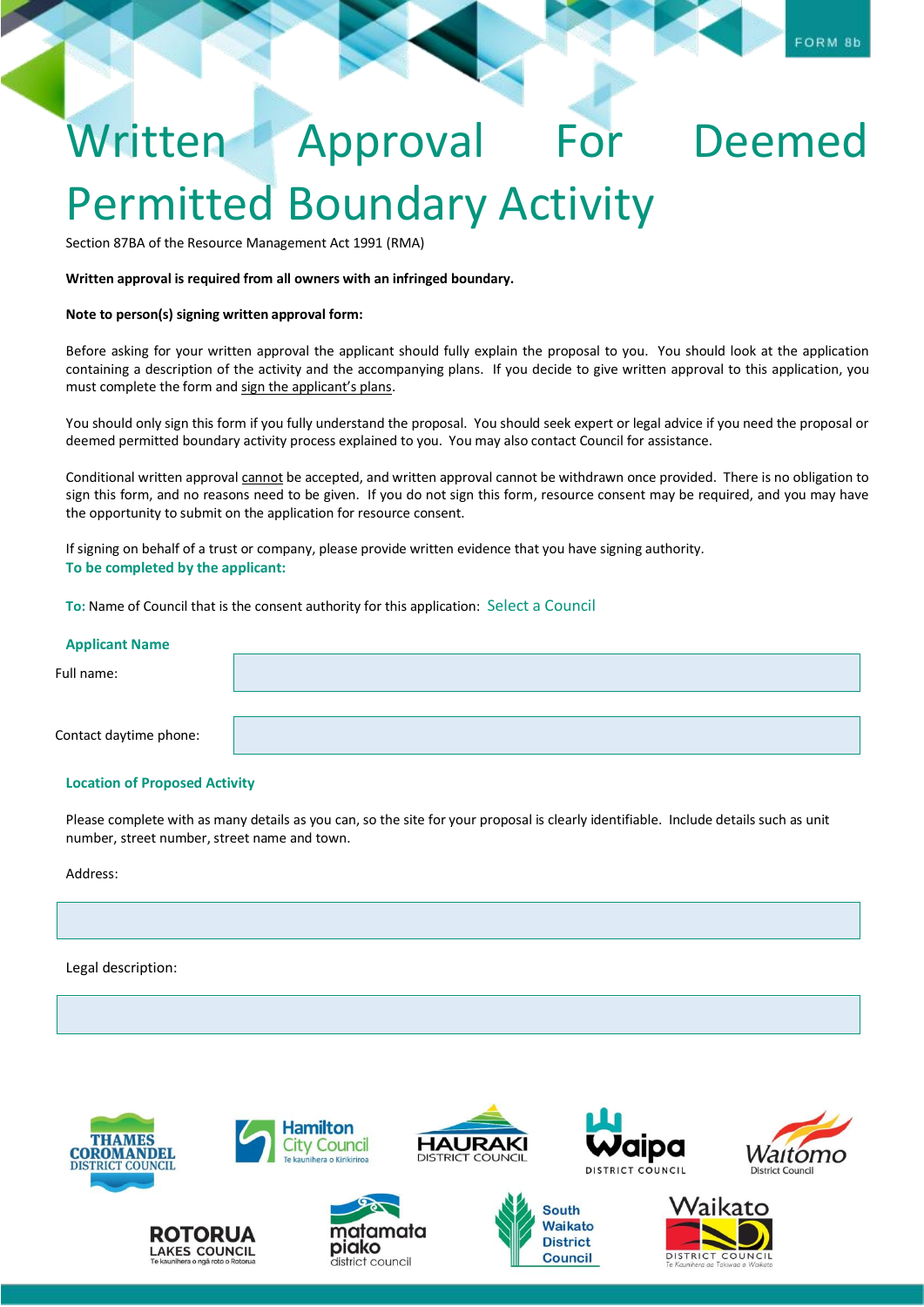#### **Description of Proposed Activity**

Please provide a brief description of your proposal, including which district plan rules or standards are infringed.

# **To be completed by owner of infringed boundary:**

### **Owner of Infringed Boundary to Complete**

Full name of all property owners:

Being the owner/s of Street address:

Legal description:

- ☐ I/we have authority to sign on behalf of all of the owners of the property.
- $\Box$  This is written approval for the proposed activity that is the subject of a deemed permitted boundary application.
- $\Box$  I/we have read the above description of the proposed activity.
- ☐ I/we have signed the site plans and elevations attached.

Declaration:

- ☐ In signing this written approval, I/we confirm that I/we understand the proposal and understand Council will permit the applicant to undertake activity (provided they have supplied the correct information, including all other written approvals required).
- ☐ I/we understand that I/we may not withdraw my/our written approvals.